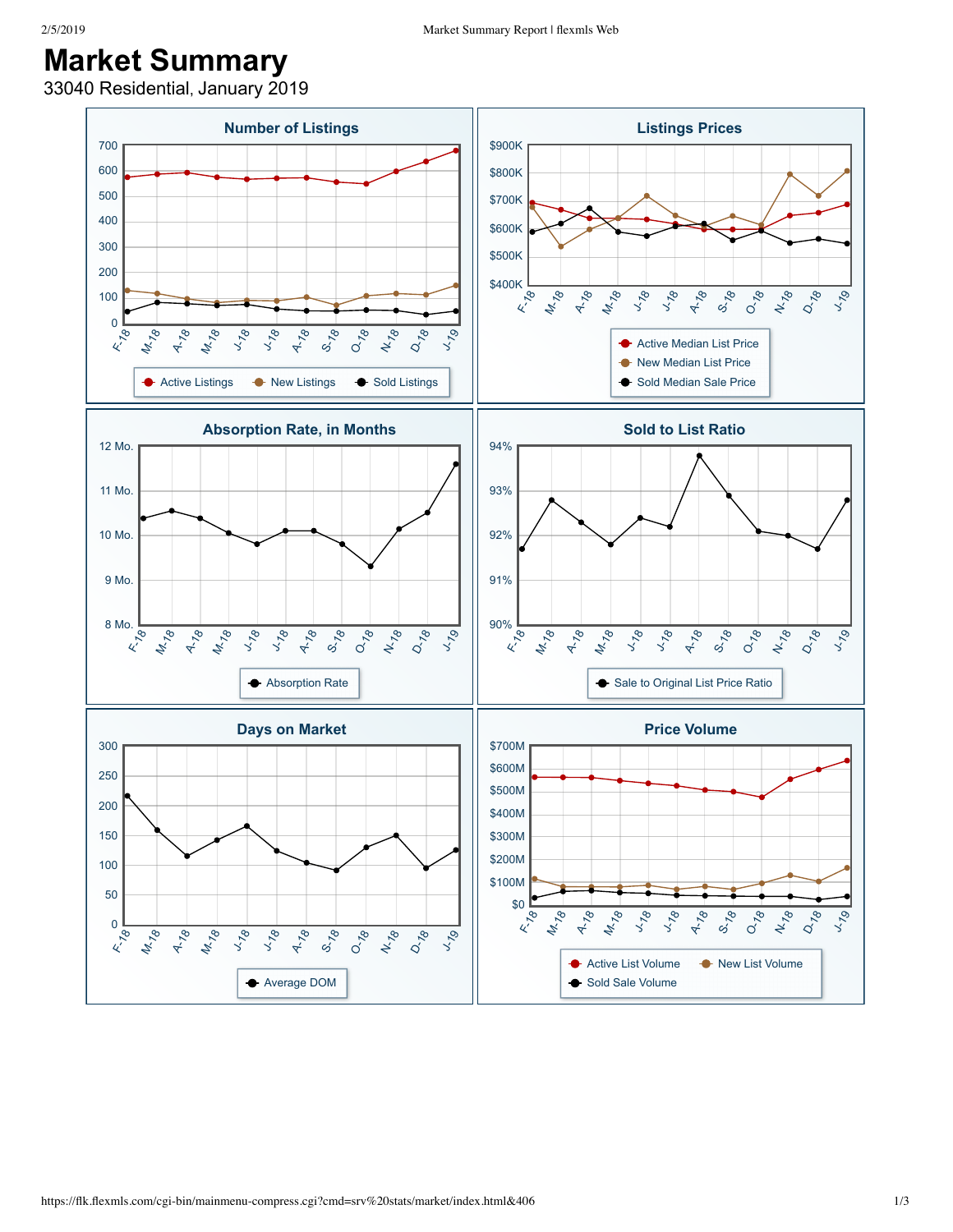| <b>Summary Statistics</b> |           |           |          |                 |                 |           |
|---------------------------|-----------|-----------|----------|-----------------|-----------------|-----------|
|                           | Jan-19    | Jan-18    | $%$ Chg  | <b>2019 YTD</b> | <b>2018 YTD</b> | % Chg $ $ |
| Absorption Rate           | 11.61     | 10.03     | 15.75    | 11.61           | 10.03           | 15.75     |
| Average List Price        | \$937.643 | \$941.117 | $-0.37$  | \$961.526       | \$957.294       | 0.44      |
| Median List Price         | \$689,000 | \$654.500 | 5.27     | \$695,000       | \$685,000       | 1.46      |
| Average Sale Price        | \$781.719 | \$715.502 | 9.25     | \$781.719       | \$715.502       | 9.25      |
| Median Sale Price         | \$548,000 | \$510,000 | 7.45     | \$548,000       | \$510,000       | 7.45      |
| Average DOM               | 125       | 215       | $-41.86$ | 125             | 215             | $-41.86$  |
| Median DOM                | 67        | 65        | 3.08     | 67              | 65              | 3.08      |

| <b>Sold Listings</b> |                |                         |          |                |                     |          | <b>Pending Listings</b> |      |                         |          |      |                     |          |
|----------------------|----------------|-------------------------|----------|----------------|---------------------|----------|-------------------------|------|-------------------------|----------|------|---------------------|----------|
|                      |                | <b>This Month</b>       |          |                | <b>Year to Date</b> |          |                         |      | <b>This Month</b>       |          |      | <b>Year to Date</b> |          |
|                      | 2019           | 2018                    | % Chg    | 2019           | 2018                | % Chg    |                         | 2019 | 2018                    | % Chg    | 2019 | 2018                | % Chg    |
| 0-99,999             | 2              | 4                       | $-50.0$  | $\overline{c}$ | 4                   | $-50.0$  | 0-99,999                | 2    | 3                       | $-33.3$  | 2    | 3                   | $-33.3$  |
| 100,000-149,999      | 1              | 1                       | 0.0      | 1              | 1                   | 0.0      | 100,000-149,999         | 1    | $\mathbf{1}$            | 0.0      | 1    | 1                   | 0.0      |
| 150,000-199,999      | 1              | $\mathbf{1}$            | 0.0      | 1              | 1                   | 0.0      | 150,000-199,999         | 0    | $\mathbf{1}$            | $-100.0$ | 0    | 1                   | $-100.0$ |
| 200,000-249,999      | 1              | $\mathbf{1}$            | 0.0      | 1              | 1                   | 0.0      | 200,000-249,999         | 1    | $\overline{2}$          | $-50.0$  | 1    | 2                   | $-50.0$  |
| 250,000-299,999      | 4              | $\overline{2}$          | 100.0    | 4              | $\overline{2}$      | 100.0    | 250,000-299,999         | 2    | $\mathbf{1}$            | 100.0    | 2    | 1                   | 100.0    |
| 300,000-349,999      | 2              | 3                       | $-33.3$  | 2              | 3                   | $-33.3$  | 300,000-349,999         | 0    | 3                       | $-100.0$ | 0    | 3                   | $-100.0$ |
| 350,000-399,999      | 0              | $\overline{\mathbf{4}}$ | $-100.0$ | 0              | 4                   | $-100.0$ | 350,000-399,999         | 3    | 6                       | $-50.0$  | 3    | 6                   | $-50.0$  |
| 400,000-449,999      | 6              | 5                       | 20.0     | 6              | 5                   | 20.0     | 400,000-449,999         | 0    | $\overline{\mathbf{4}}$ | $-100.0$ | 0    | 4                   | $-100.0$ |
| 450,000-499,999      | 4              | $\overline{\mathbf{4}}$ | 0.0      | 4              | 4                   | 0.0      | 450,000-499,999         | 3    | 4                       | $-25.0$  | 3    | 4                   | $-25.0$  |
| 500,000-549,999      | 4              | 6                       | $-33.3$  | 4              | 6                   | $-33.3$  | 500,000-549,999         | 1    | $\overline{2}$          | $-50.0$  | 1    | 2                   | $-50.0$  |
| 550,000-599,999      | 2              | $\mathbf{1}$            | 100.0    | 2              | 1                   | 100.0    | 550,000-599,999         | 5    | 3                       | 66.7     | 5    | 3                   | 66.7     |
| 600,000-649,999      | 4              | $\mathbf{1}$            | 300.0    | 4              | 1                   | 300.0    | 600,000-649,999         | 1    | $\overline{2}$          | $-50.0$  | 1    | 2                   | $-50.0$  |
| 650,000-699,999      | $\overline{2}$ | 3                       | $-33.3$  | $\overline{2}$ | 3                   | $-33.3$  | 650,000-699,999         | 4    | $\overline{2}$          | 100.0    | 4    | 2                   | 100.0    |
| 700,000-749,999      | 1              | 3                       | $-66.7$  | 1              | 3                   | $-66.7$  | 700,000-749,999         | 0    | $\mathbf 0$             | 0.0      | 0    | 0                   | 0.0      |
| 750,000-799,999      | 1              | $\overline{2}$          | $-50.0$  | 1              | $\overline{2}$      | $-50.0$  | 750,000-799,999         | 1    | $\overline{7}$          | $-85.7$  | 1    | $\overline{7}$      | $-85.7$  |
| 800,000-849,999      |                | $\overline{2}$          | $-50.0$  | 1              | $\overline{2}$      | $-50.0$  | 800,000-849,999         | 2    | $\mathbf 0$             | N/A      | 2    | 0                   | N/A      |
| 850,000-899,999      | 1              | $\mathbf{1}$            | 0.0      | 1              | 1                   | 0.0      | 850,000-899,999         | 0    | $\overline{c}$          | $-100.0$ | 0    | $\overline{c}$      | $-100.0$ |
| 900,000-949,999      | 0              | 1                       | $-100.0$ | 0              | 1                   | $-100.0$ | 900,000-949,999         | 1    | 0                       | N/A      | 1    | 0                   | N/A      |
| 950,000-999,999      | 1              | 0                       | N/A      | 1              | 0                   | N/A      | 950,000-999,999         | 2    | $\overline{2}$          | 0.0      | 2    | $\overline{c}$      | 0.0      |
| 1,000,000-1,099,999  | 1              | $\mathbf{1}$            | 0.0      | 1              | $\mathbf{1}$        | 0.0      | 1,000,000-1,099,999     | 1    | $\mathbf 0$             | N/A      | 1    | 0                   | N/A      |
| 1,100,000-1,199,999  | 1              | 3                       | $-66.7$  | 1              | 3                   | $-66.7$  | 1,100,000-1,199,999     | 1    | 5                       | $-80.0$  | 1    | 5                   | $-80.0$  |
| 1,200,000-1,299,999  | $\overline{2}$ | $\mathbf 0$             | N/A      | $\overline{2}$ | 0                   | N/A      | 1,200,000-1,299,999     | 0    | $\overline{c}$          | $-100.0$ | 0    | $\overline{c}$      | $-100.0$ |
| 1,300,000-1,399,999  | 1              | 0                       | N/A      | 1              | 0                   | N/A      | 1,300,000-1,399,999     | 1    | 0                       | N/A      | 1    | 0                   | N/A      |
| 1,400,000-1,499,999  | 0              | $\mathbf{1}$            | $-100.0$ | 0              | $\mathbf{1}$        | $-100.0$ | 1,400,000-1,499,999     | 0    | $\mathbf{1}$            | $-100.0$ | 0    | 1                   | $-100.0$ |
| 1,500,000-1,599,999  | 0              | $\Omega$                | 0.0      | 0              | $\Omega$            | 0.0      | 1,500,000-1,599,999     | 0    | $\Omega$                | 0.0      | 0    | 0                   | 0.0      |
| 1,600,000-1,699,999  | 0              | $\mathbf{1}$            | $-100.0$ | 0              | 1                   | $-100.0$ | 1,600,000-1,699,999     | 0    | $\overline{2}$          | $-100.0$ | 0    | $\overline{c}$      | $-100.0$ |
| 1,700,000-1,799,999  | 0              | $\overline{2}$          | $-100.0$ | 0              | $\overline{2}$      | $-100.0$ | 1,700,000-1,799,999     | 0    | $\overline{2}$          | $-100.0$ | 0    | $\overline{c}$      | $-100.0$ |
| 1,800,000-1,899,999  | 0              | $\mathbf{1}$            | $-100.0$ | 0              | 1                   | $-100.0$ | 1,800,000-1,899,999     | 0    | 1                       | $-100.0$ | 0    | 1                   | $-100.0$ |
| 1,900,000-1,999,999  | 1              | 0                       | N/A      | 1              | 0                   | N/A      | 1,900,000-1,999,999     | 0    | $\mathbf 0$             | 0.0      | 0    | 0                   | 0.0      |
| 2,000,000-2,249,999  | 3              | $\mathbf 0$             | N/A      | 3              | $\mathbf 0$         | N/A      | 2,000,000-2,249,999     | 1    | $\mathbf{1}$            | 0.0      | 1    | 1                   | 0.0      |
| 2,250,000-2,499,999  | 1              | $\Omega$                | N/A      | 1              | $\mathbf 0$         | N/A      | 2,250,000-2,499,999     | 0    | $\Omega$                | 0.0      | 0    | 0                   | 0.0      |
| 2,500,000-2,749,999  | 0              | $\Omega$                | 0.0      | 0              | $\mathbf 0$         | 0.0      | 2,500,000-2,749,999     | 0    | 0                       | 0.0      | 0    | 0                   | 0.0      |
| 2,750,000-2,999,999  | 0              | $\mathbf 0$             | 0.0      | 0              | 0                   | 0.0      | 2,750,000-2,999,999     | 0    | $\mathbf 0$             | 0.0      | 0    | 0                   | 0.0      |
| 3,000,000-3,249,999  | 0              | $\mathbf 0$             | 0.0      | 0              | 0                   | 0.0      | 3,000,000-3,249,999     | 0    | $\mathbf 0$             | 0.0      | 0    | 0                   | 0.0      |
| 3,250,000-3,499,999  | 0              | $\mathbf 0$             | 0.0      | 0              | 0                   | 0.0      | 3,250,000-3,499,999     | 1    | 0                       | N/A      | 1    | $\mathbf 0$         | N/A      |
| 3,500,000-3,749,999  | 1              | 0                       | N/A      | 1              | 0                   | N/A      | 3,500,000-3,749,999     | 1    | $\mathbf{1}$            | 0.0      | 1    | 1                   | 0.0      |
| 3,750,000-3,999,999  | 0              | $\Omega$                | 0.0      | 0              | $\Omega$            | 0.0      | 3,750,000-3,999,999     | 0    | 0                       | 0.0      | 0    | $\mathbf 0$         | 0.0      |
| 4,000,000-4,249,999  | 0              | $\Omega$                | 0.0      | 0              | $\mathbf 0$         | 0.0      | 4,000,000-4,249,999     | 0    | $\mathbf 0$             | 0.0      | 0    | 0                   | 0.0      |
| 4,250,000-4,499,999  | 0              | $\mathbf 0$             | 0.0      | 0              | 0                   | 0.0      | 4,250,000-4,499,999     | 0    | $\mathbf 0$             | 0.0      | 0    | $\mathbf 0$         | 0.0      |
| 4,500,000-4,749,999  | $\mathbf 0$    | $\mathbf 0$             | 0.0      | 0              | 0                   | 0.0      | 4,500,000-4,749,999     | 0    | 0                       | 0.0      | 0    | 0                   | 0.0      |
| 4,750,000-4,999,999  | 0              | 0                       | 0.0      | 0              | 0                   | 0.0      | 4,750,000-4,999,999     | 0    | 0                       | 0.0      | 0    | 0                   | 0.0      |
| 5,000,000+           | 0              | $\mathbf{1}$            | $-100.0$ | 0              | 1                   | $-100.0$ | 5,000,000+              | 0    | $\mathbf{1}$            | $-100.0$ | 0    | 1                   | $-100.0$ |
| Totals               | 49             | 55                      | $-10.9$  | 49             | 55                  | $-10.9$  | <b>Totals</b>           | 35   | 61                      | $-42.6$  | 35   | 61                  | $-42.6$  |